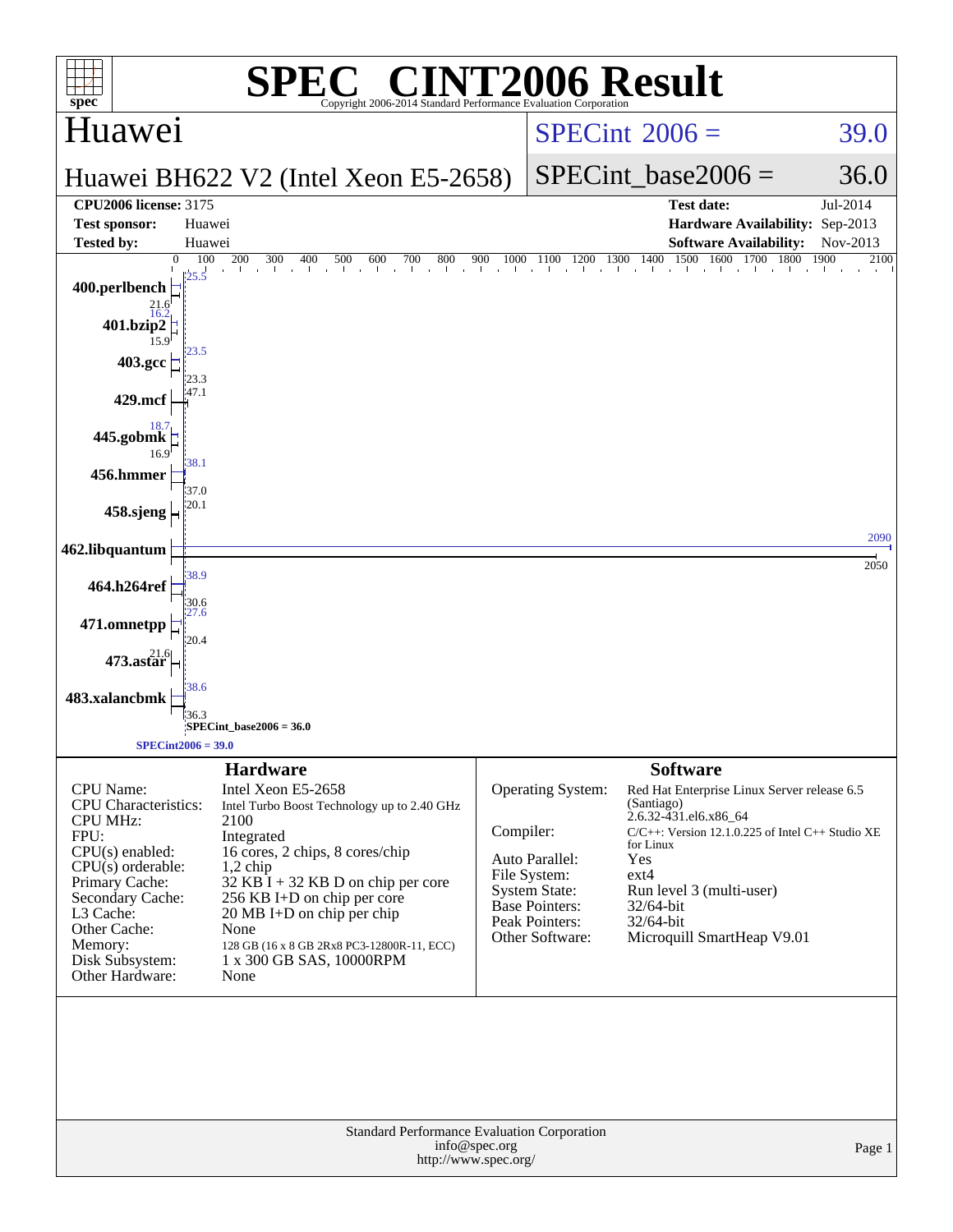

#### Huawei

## $SPECint2006 = 39.0$  $SPECint2006 = 39.0$

Huawei BH622 V2 (Intel Xeon E5-2658)

SPECint base2006 =  $36.0$ 

**[CPU2006 license:](http://www.spec.org/auto/cpu2006/Docs/result-fields.html#CPU2006license)** 3175 **[Test date:](http://www.spec.org/auto/cpu2006/Docs/result-fields.html#Testdate)** Jul-2014

**[Test sponsor:](http://www.spec.org/auto/cpu2006/Docs/result-fields.html#Testsponsor)** Huawei **[Hardware Availability:](http://www.spec.org/auto/cpu2006/Docs/result-fields.html#HardwareAvailability)** Sep-2013 **[Tested by:](http://www.spec.org/auto/cpu2006/Docs/result-fields.html#Testedby)** Huawei **[Software Availability:](http://www.spec.org/auto/cpu2006/Docs/result-fields.html#SoftwareAvailability)** Nov-2013

#### **[Results Table](http://www.spec.org/auto/cpu2006/Docs/result-fields.html#ResultsTable)**

|                   | <b>Base</b>                                                                                              |       |                |       |                |       | <b>Peak</b>    |              |                |              |                |              |
|-------------------|----------------------------------------------------------------------------------------------------------|-------|----------------|-------|----------------|-------|----------------|--------------|----------------|--------------|----------------|--------------|
| <b>Benchmark</b>  | <b>Seconds</b>                                                                                           | Ratio | <b>Seconds</b> | Ratio | <b>Seconds</b> | Ratio | <b>Seconds</b> | <b>Ratio</b> | <b>Seconds</b> | <b>Ratio</b> | <b>Seconds</b> | <b>Ratio</b> |
| $ 400$ .perlbench | 454                                                                                                      | 21.5  | 453            | 21.6  | 453            | 21.6  | 384            | 25.5         | 383            | 25.5         | <u>383</u>     | 25.5         |
| 401.bzip2         | 606                                                                                                      | 15.9  | 606            | 15.9  | 605            | 15.9  | 594            | 16.2         | 594            | 16.3         | 594            | 16.2         |
| $403.\text{gcc}$  | 345                                                                                                      | 23.3  | 346            | 23.3  | 345            | 23.3  | 342            | 23.5         | 343            | 23.5         | 342            | 23.6         |
| $429$ mcf         | 193                                                                                                      | 47.3  | 195            | 46.9  | 194            | 47.1  | 193            | 47.3         | 195            | 46.9         | 194            | 47.1         |
| $445$ .gobmk      | 620                                                                                                      | 16.9  | 620            | 16.9  | 620            | 16.9  | 562            | 18.7         | 562            | 18.7         | 562            | 18.7         |
| 456.hmmer         | 252                                                                                                      | 37.0  | 250            | 37.3  | 278            | 33.6  | 245            | 38.1         | 245            | 38.1         | 244            | 38.3         |
| $458$ .sjeng      | 602                                                                                                      | 20.1  | 602            | 20.1  | 602            | 20.1  | 602            | 20.1         | 602            | 20.1         | 602            | 20.1         |
| 462.libquantum    | 10.1                                                                                                     | 2050  | 10.1           | 2050  | 10.1           | 2050  | 9.90           | 2090         | 9.90           | 2090         | 9.90           | 2090         |
| 464.h264ref       | 722                                                                                                      | 30.6  | 720            | 30.7  | 726            | 30.5  | 573            | 38.6         | 569            | 38.9         | 569            | <u>38.9</u>  |
| 471.omnetpp       | 307                                                                                                      | 20.4  | 305            | 20.5  | 309            | 20.2  | 227            | 27.5         | 226            | 27.7         | 227            | 27.6         |
| $ 473$ . astar    | 324                                                                                                      | 21.7  | 325            | 21.6  | 326            | 21.5  | 324            | 21.7         | <u>325</u>     | 21.6         | 326            | 21.5         |
| 483.xalancbmk     | 192                                                                                                      | 36.0  | 190            | 36.3  | 190            | 36.4  | 179            | 38.6         | 179            | 38.5         | 179            | <b>38.6</b>  |
|                   | Decute conceal in the order in which they were my<br>Dold underlined text indicates a madian measurement |       |                |       |                |       |                |              |                |              |                |              |

Results appear in the [order in which they were run.](http://www.spec.org/auto/cpu2006/Docs/result-fields.html#RunOrder) Bold underlined text [indicates a median measurement.](http://www.spec.org/auto/cpu2006/Docs/result-fields.html#Median)

#### **[Operating System Notes](http://www.spec.org/auto/cpu2006/Docs/result-fields.html#OperatingSystemNotes)**

Stack size set to unlimited using "ulimit -s unlimited"

#### **[Platform Notes](http://www.spec.org/auto/cpu2006/Docs/result-fields.html#PlatformNotes)**

Standard Performance Evaluation Corporation BIOS configuration: Set Power Efficiency Mode to Custom Baseboard Management Controller used to adjust the fan speed to 100% Sysinfo program /spec/config/sysinfo.rev6800 \$Rev: 6800 \$ \$Date:: 2011-10-11 #\$ 6f2ebdff5032aaa42e583f96b07f99d3 running on localhost Thu Jul 17 17:29:04 2014 This section contains SUT (System Under Test) info as seen by some common utilities. To remove or add to this section, see: <http://www.spec.org/cpu2006/Docs/config.html#sysinfo> From /proc/cpuinfo model name : Intel(R) Xeon(R) CPU E5-2658 0 @ 2.10GHz 2 "physical id"s (chips) 16 "processors" cores, siblings (Caution: counting these is hw and system dependent. The following excerpts from /proc/cpuinfo might not be reliable. Use with caution.) cpu cores : 8 siblings : 8 physical 0: cores 0 1 2 3 4 5 6 7 physical 1: cores 0 1 2 3 4 5 6 7 cache size : 20480 KB Continued on next page

[info@spec.org](mailto:info@spec.org) <http://www.spec.org/>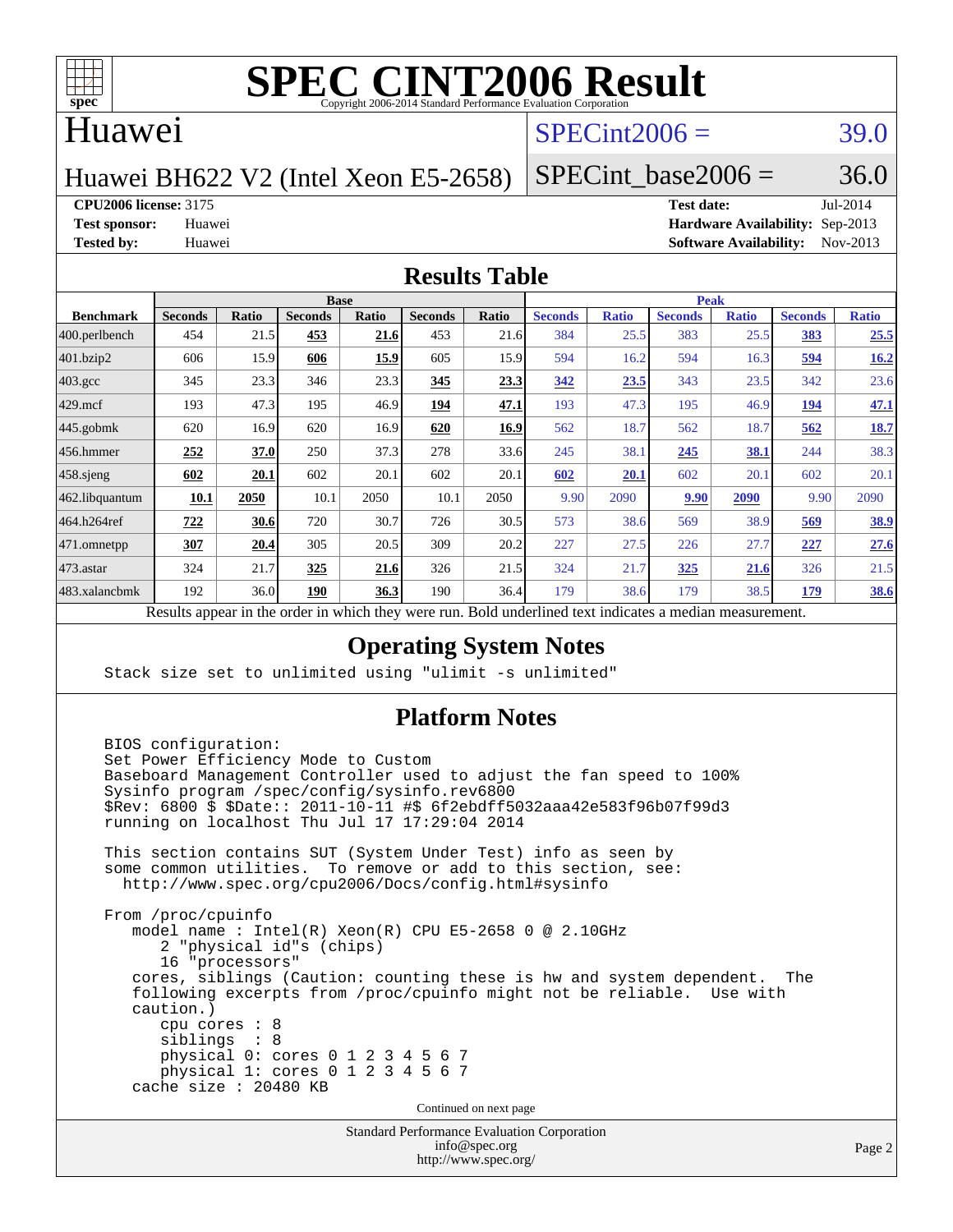

### Huawei

 $SPECint2006 = 39.0$  $SPECint2006 = 39.0$ 

Huawei BH622 V2 (Intel Xeon E5-2658)

SPECint base2006 =  $36.0$ 

**[CPU2006 license:](http://www.spec.org/auto/cpu2006/Docs/result-fields.html#CPU2006license)** 3175 **[Test date:](http://www.spec.org/auto/cpu2006/Docs/result-fields.html#Testdate)** Jul-2014 **[Test sponsor:](http://www.spec.org/auto/cpu2006/Docs/result-fields.html#Testsponsor)** Huawei **[Hardware Availability:](http://www.spec.org/auto/cpu2006/Docs/result-fields.html#HardwareAvailability)** Sep-2013 **[Tested by:](http://www.spec.org/auto/cpu2006/Docs/result-fields.html#Testedby)** Huawei **[Software Availability:](http://www.spec.org/auto/cpu2006/Docs/result-fields.html#SoftwareAvailability)** Nov-2013

#### **[Platform Notes \(Continued\)](http://www.spec.org/auto/cpu2006/Docs/result-fields.html#PlatformNotes)**

 From /proc/meminfo MemTotal: 132103752 kB HugePages\_Total: 0<br>Hugepagesize: 2048 kB Hugepagesize: /usr/bin/lsb\_release -d Red Hat Enterprise Linux Server release 6.5 (Santiago) From /etc/\*release\* /etc/\*version\* redhat-release: Red Hat Enterprise Linux Server release 6.5 (Santiago) system-release: Red Hat Enterprise Linux Server release 6.5 (Santiago) system-release-cpe: cpe:/o:redhat:enterprise\_linux:6server:ga:server uname -a: Linux localhost 2.6.32-431.el6.x86\_64 #1 SMP Sun Nov 10 22:19:54 EST 2013 x86\_64 x86\_64 x86\_64 GNU/Linux run-level 3 Jul 16 17:29 SPEC is set to: /spec Filesystem Type Size Used Avail Use% Mounted on<br>
/dev/sdal ext4 193G 20G 164G 11% / /dev/sda1 ext4 193G 20G 164G 11% / Additional information from dmidecode: Memory: 16x Micron 18JSF1G72PDZ-1G6E 8 GB 1600 MHz 2 rank (End of data from sysinfo program)

#### **[General Notes](http://www.spec.org/auto/cpu2006/Docs/result-fields.html#GeneralNotes)**

Environment variables set by runspec before the start of the run: KMP\_AFFINITY = "granularity=fine,compact,0,1" LD\_LIBRARY\_PATH = "/spec/libs/32:/spec/libs/64" OMP\_NUM\_THREADS = "16" Binaries compiled on a system with 2 x Xeon X5645 CPU + 16GB memory using RHEL 6.1

 Transparent Huge Pages enabled with: echo always > /sys/kernel/mm/redhat\_transparent\_hugepage/enabled

## **[Base Compiler Invocation](http://www.spec.org/auto/cpu2006/Docs/result-fields.html#BaseCompilerInvocation)**

[C benchmarks](http://www.spec.org/auto/cpu2006/Docs/result-fields.html#Cbenchmarks):  $\text{icc}$   $-\text{m64}$ 

[C++ benchmarks:](http://www.spec.org/auto/cpu2006/Docs/result-fields.html#CXXbenchmarks) [icpc -m64](http://www.spec.org/cpu2006/results/res2014q3/cpu2006-20140725-30557.flags.html#user_CXXbase_intel_icpc_64bit_fc66a5337ce925472a5c54ad6a0de310)

> Standard Performance Evaluation Corporation [info@spec.org](mailto:info@spec.org) <http://www.spec.org/>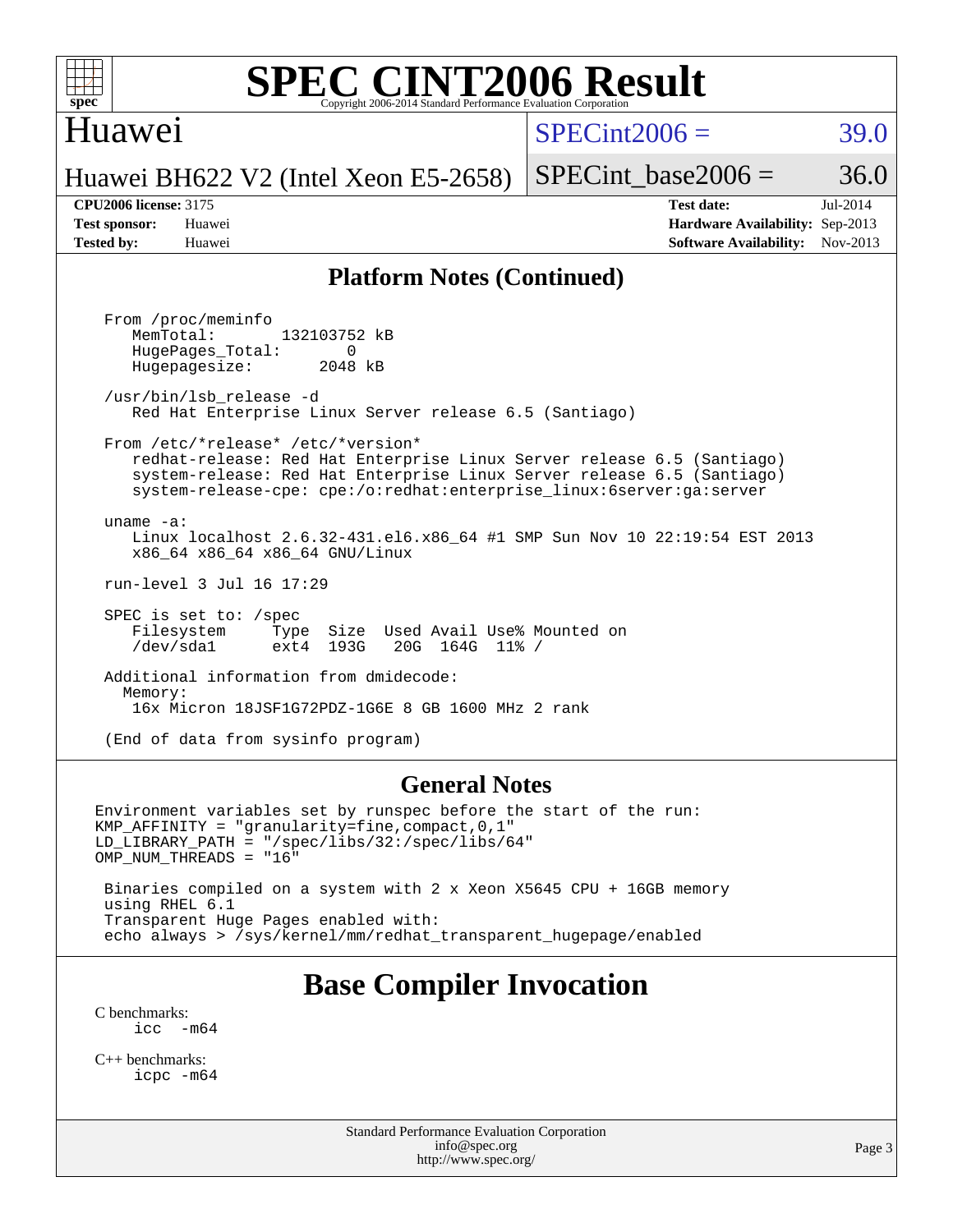

#### Huawei

 $SPECint2006 = 39.0$  $SPECint2006 = 39.0$ 

Huawei BH622 V2 (Intel Xeon E5-2658)

SPECint base2006 =  $36.0$ 

**[CPU2006 license:](http://www.spec.org/auto/cpu2006/Docs/result-fields.html#CPU2006license)** 3175 **[Test date:](http://www.spec.org/auto/cpu2006/Docs/result-fields.html#Testdate)** Jul-2014 **[Test sponsor:](http://www.spec.org/auto/cpu2006/Docs/result-fields.html#Testsponsor)** Huawei **[Hardware Availability:](http://www.spec.org/auto/cpu2006/Docs/result-fields.html#HardwareAvailability)** Sep-2013 **[Tested by:](http://www.spec.org/auto/cpu2006/Docs/result-fields.html#Testedby)** Huawei **[Software Availability:](http://www.spec.org/auto/cpu2006/Docs/result-fields.html#SoftwareAvailability)** Nov-2013

### **[Base Portability Flags](http://www.spec.org/auto/cpu2006/Docs/result-fields.html#BasePortabilityFlags)**

 400.perlbench: [-DSPEC\\_CPU\\_LP64](http://www.spec.org/cpu2006/results/res2014q3/cpu2006-20140725-30557.flags.html#b400.perlbench_basePORTABILITY_DSPEC_CPU_LP64) [-DSPEC\\_CPU\\_LINUX\\_X64](http://www.spec.org/cpu2006/results/res2014q3/cpu2006-20140725-30557.flags.html#b400.perlbench_baseCPORTABILITY_DSPEC_CPU_LINUX_X64) 401.bzip2: [-DSPEC\\_CPU\\_LP64](http://www.spec.org/cpu2006/results/res2014q3/cpu2006-20140725-30557.flags.html#suite_basePORTABILITY401_bzip2_DSPEC_CPU_LP64) 403.gcc: [-DSPEC\\_CPU\\_LP64](http://www.spec.org/cpu2006/results/res2014q3/cpu2006-20140725-30557.flags.html#suite_basePORTABILITY403_gcc_DSPEC_CPU_LP64) 429.mcf: [-DSPEC\\_CPU\\_LP64](http://www.spec.org/cpu2006/results/res2014q3/cpu2006-20140725-30557.flags.html#suite_basePORTABILITY429_mcf_DSPEC_CPU_LP64) 445.gobmk: [-DSPEC\\_CPU\\_LP64](http://www.spec.org/cpu2006/results/res2014q3/cpu2006-20140725-30557.flags.html#suite_basePORTABILITY445_gobmk_DSPEC_CPU_LP64) 456.hmmer: [-DSPEC\\_CPU\\_LP64](http://www.spec.org/cpu2006/results/res2014q3/cpu2006-20140725-30557.flags.html#suite_basePORTABILITY456_hmmer_DSPEC_CPU_LP64) 458.sjeng: [-DSPEC\\_CPU\\_LP64](http://www.spec.org/cpu2006/results/res2014q3/cpu2006-20140725-30557.flags.html#suite_basePORTABILITY458_sjeng_DSPEC_CPU_LP64) 462.libquantum: [-DSPEC\\_CPU\\_LP64](http://www.spec.org/cpu2006/results/res2014q3/cpu2006-20140725-30557.flags.html#suite_basePORTABILITY462_libquantum_DSPEC_CPU_LP64) [-DSPEC\\_CPU\\_LINUX](http://www.spec.org/cpu2006/results/res2014q3/cpu2006-20140725-30557.flags.html#b462.libquantum_baseCPORTABILITY_DSPEC_CPU_LINUX) 464.h264ref: [-DSPEC\\_CPU\\_LP64](http://www.spec.org/cpu2006/results/res2014q3/cpu2006-20140725-30557.flags.html#suite_basePORTABILITY464_h264ref_DSPEC_CPU_LP64) 471.omnetpp: [-DSPEC\\_CPU\\_LP64](http://www.spec.org/cpu2006/results/res2014q3/cpu2006-20140725-30557.flags.html#suite_basePORTABILITY471_omnetpp_DSPEC_CPU_LP64) 473.astar: [-DSPEC\\_CPU\\_LP64](http://www.spec.org/cpu2006/results/res2014q3/cpu2006-20140725-30557.flags.html#suite_basePORTABILITY473_astar_DSPEC_CPU_LP64) 483.xalancbmk: [-DSPEC\\_CPU\\_LP64](http://www.spec.org/cpu2006/results/res2014q3/cpu2006-20140725-30557.flags.html#suite_basePORTABILITY483_xalancbmk_DSPEC_CPU_LP64) [-DSPEC\\_CPU\\_LINUX](http://www.spec.org/cpu2006/results/res2014q3/cpu2006-20140725-30557.flags.html#b483.xalancbmk_baseCXXPORTABILITY_DSPEC_CPU_LINUX)

#### **[Base Optimization Flags](http://www.spec.org/auto/cpu2006/Docs/result-fields.html#BaseOptimizationFlags)**

[C benchmarks](http://www.spec.org/auto/cpu2006/Docs/result-fields.html#Cbenchmarks):

[-xSSE4.2](http://www.spec.org/cpu2006/results/res2014q3/cpu2006-20140725-30557.flags.html#user_CCbase_f-xSSE42_f91528193cf0b216347adb8b939d4107) [-ipo](http://www.spec.org/cpu2006/results/res2014q3/cpu2006-20140725-30557.flags.html#user_CCbase_f-ipo) [-O3](http://www.spec.org/cpu2006/results/res2014q3/cpu2006-20140725-30557.flags.html#user_CCbase_f-O3) [-no-prec-div](http://www.spec.org/cpu2006/results/res2014q3/cpu2006-20140725-30557.flags.html#user_CCbase_f-no-prec-div) [-parallel](http://www.spec.org/cpu2006/results/res2014q3/cpu2006-20140725-30557.flags.html#user_CCbase_f-parallel) [-opt-prefetch](http://www.spec.org/cpu2006/results/res2014q3/cpu2006-20140725-30557.flags.html#user_CCbase_f-opt-prefetch) [-auto-p32](http://www.spec.org/cpu2006/results/res2014q3/cpu2006-20140725-30557.flags.html#user_CCbase_f-auto-p32)

[C++ benchmarks:](http://www.spec.org/auto/cpu2006/Docs/result-fields.html#CXXbenchmarks)

[-xSSE4.2](http://www.spec.org/cpu2006/results/res2014q3/cpu2006-20140725-30557.flags.html#user_CXXbase_f-xSSE42_f91528193cf0b216347adb8b939d4107) [-ipo](http://www.spec.org/cpu2006/results/res2014q3/cpu2006-20140725-30557.flags.html#user_CXXbase_f-ipo) [-O3](http://www.spec.org/cpu2006/results/res2014q3/cpu2006-20140725-30557.flags.html#user_CXXbase_f-O3) [-no-prec-div](http://www.spec.org/cpu2006/results/res2014q3/cpu2006-20140725-30557.flags.html#user_CXXbase_f-no-prec-div) [-opt-prefetch](http://www.spec.org/cpu2006/results/res2014q3/cpu2006-20140725-30557.flags.html#user_CXXbase_f-opt-prefetch) [-auto-p32](http://www.spec.org/cpu2006/results/res2014q3/cpu2006-20140725-30557.flags.html#user_CXXbase_f-auto-p32) [-Wl,-z,muldefs](http://www.spec.org/cpu2006/results/res2014q3/cpu2006-20140725-30557.flags.html#user_CXXbase_link_force_multiple1_74079c344b956b9658436fd1b6dd3a8a) [-L/smartheap -lsmartheap64](http://www.spec.org/cpu2006/results/res2014q3/cpu2006-20140725-30557.flags.html#user_CXXbase_SmartHeap64_5e654037dadeae1fe403ab4b4466e60b)

#### **[Base Other Flags](http://www.spec.org/auto/cpu2006/Docs/result-fields.html#BaseOtherFlags)**

[C benchmarks](http://www.spec.org/auto/cpu2006/Docs/result-fields.html#Cbenchmarks):

403.gcc: [-Dalloca=\\_alloca](http://www.spec.org/cpu2006/results/res2014q3/cpu2006-20140725-30557.flags.html#b403.gcc_baseEXTRA_CFLAGS_Dalloca_be3056838c12de2578596ca5467af7f3)

## **[Peak Compiler Invocation](http://www.spec.org/auto/cpu2006/Docs/result-fields.html#PeakCompilerInvocation)**

[C benchmarks \(except as noted below\)](http://www.spec.org/auto/cpu2006/Docs/result-fields.html#Cbenchmarksexceptasnotedbelow):

[icc -m64](http://www.spec.org/cpu2006/results/res2014q3/cpu2006-20140725-30557.flags.html#user_CCpeak_intel_icc_64bit_f346026e86af2a669e726fe758c88044)

400.perlbench: [icc -m32](http://www.spec.org/cpu2006/results/res2014q3/cpu2006-20140725-30557.flags.html#user_peakCCLD400_perlbench_intel_icc_a6a621f8d50482236b970c6ac5f55f93)

445.gobmk: [icc -m32](http://www.spec.org/cpu2006/results/res2014q3/cpu2006-20140725-30557.flags.html#user_peakCCLD445_gobmk_intel_icc_a6a621f8d50482236b970c6ac5f55f93)

464.h264ref: [icc -m32](http://www.spec.org/cpu2006/results/res2014q3/cpu2006-20140725-30557.flags.html#user_peakCCLD464_h264ref_intel_icc_a6a621f8d50482236b970c6ac5f55f93)

[C++ benchmarks \(except as noted below\):](http://www.spec.org/auto/cpu2006/Docs/result-fields.html#CXXbenchmarksexceptasnotedbelow) [icpc -m32](http://www.spec.org/cpu2006/results/res2014q3/cpu2006-20140725-30557.flags.html#user_CXXpeak_intel_icpc_4e5a5ef1a53fd332b3c49e69c3330699)

473.astar: [icpc -m64](http://www.spec.org/cpu2006/results/res2014q3/cpu2006-20140725-30557.flags.html#user_peakCXXLD473_astar_intel_icpc_64bit_fc66a5337ce925472a5c54ad6a0de310)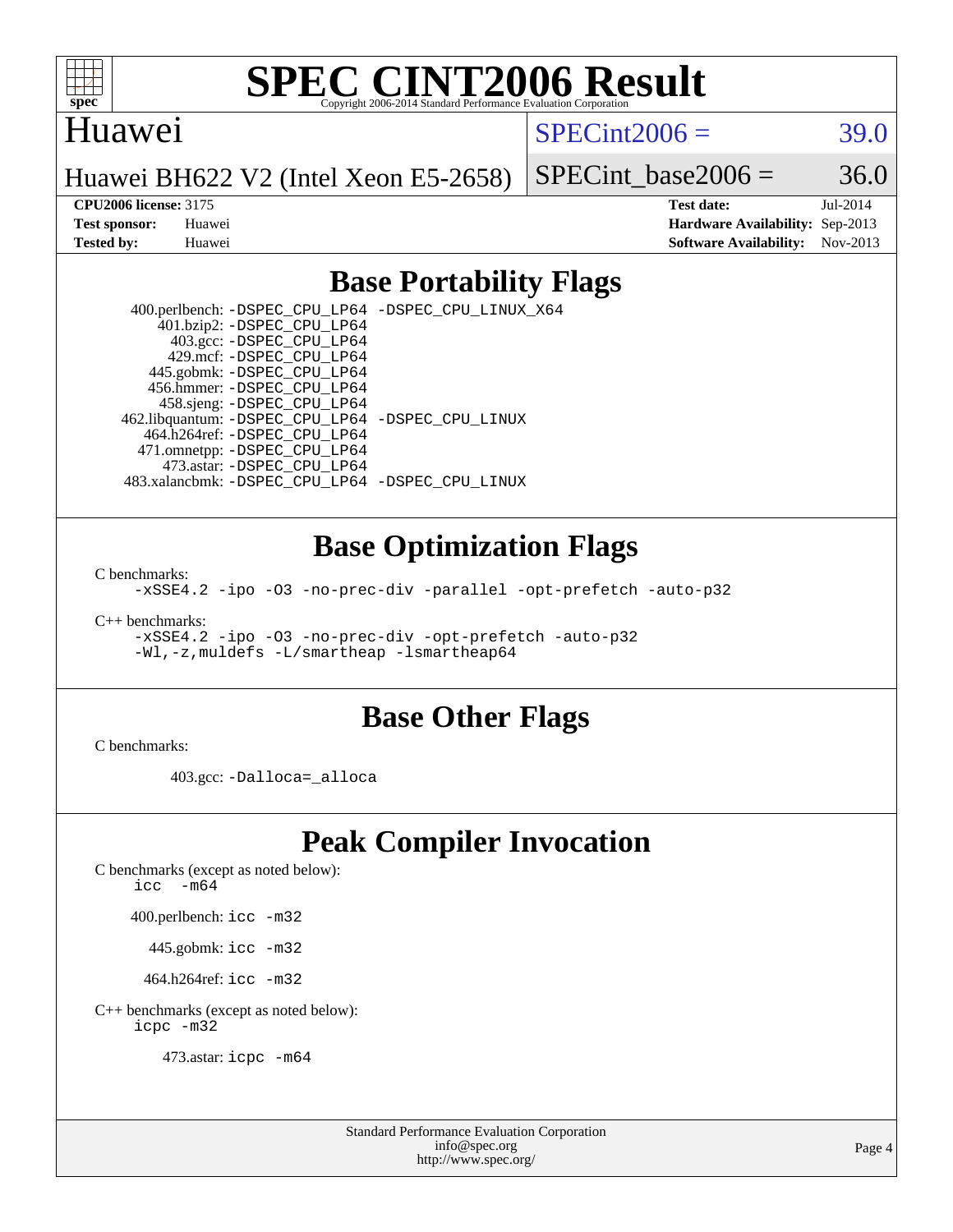

## Huawei

 $SPECint2006 = 39.0$  $SPECint2006 = 39.0$ 

Huawei BH622 V2 (Intel Xeon E5-2658)

SPECint base2006 =  $36.0$ 

**[CPU2006 license:](http://www.spec.org/auto/cpu2006/Docs/result-fields.html#CPU2006license)** 3175 **[Test date:](http://www.spec.org/auto/cpu2006/Docs/result-fields.html#Testdate)** Jul-2014 **[Test sponsor:](http://www.spec.org/auto/cpu2006/Docs/result-fields.html#Testsponsor)** Huawei **[Hardware Availability:](http://www.spec.org/auto/cpu2006/Docs/result-fields.html#HardwareAvailability)** Sep-2013 **[Tested by:](http://www.spec.org/auto/cpu2006/Docs/result-fields.html#Testedby)** Huawei **[Software Availability:](http://www.spec.org/auto/cpu2006/Docs/result-fields.html#SoftwareAvailability)** Nov-2013

## **[Peak Portability Flags](http://www.spec.org/auto/cpu2006/Docs/result-fields.html#PeakPortabilityFlags)**

 400.perlbench: [-DSPEC\\_CPU\\_LINUX\\_IA32](http://www.spec.org/cpu2006/results/res2014q3/cpu2006-20140725-30557.flags.html#b400.perlbench_peakCPORTABILITY_DSPEC_CPU_LINUX_IA32) 401.bzip2: [-DSPEC\\_CPU\\_LP64](http://www.spec.org/cpu2006/results/res2014q3/cpu2006-20140725-30557.flags.html#suite_peakPORTABILITY401_bzip2_DSPEC_CPU_LP64) 403.gcc: [-DSPEC\\_CPU\\_LP64](http://www.spec.org/cpu2006/results/res2014q3/cpu2006-20140725-30557.flags.html#suite_peakPORTABILITY403_gcc_DSPEC_CPU_LP64) 429.mcf: [-DSPEC\\_CPU\\_LP64](http://www.spec.org/cpu2006/results/res2014q3/cpu2006-20140725-30557.flags.html#suite_peakPORTABILITY429_mcf_DSPEC_CPU_LP64) 456.hmmer: [-DSPEC\\_CPU\\_LP64](http://www.spec.org/cpu2006/results/res2014q3/cpu2006-20140725-30557.flags.html#suite_peakPORTABILITY456_hmmer_DSPEC_CPU_LP64) 458.sjeng: [-DSPEC\\_CPU\\_LP64](http://www.spec.org/cpu2006/results/res2014q3/cpu2006-20140725-30557.flags.html#suite_peakPORTABILITY458_sjeng_DSPEC_CPU_LP64) 462.libquantum: [-DSPEC\\_CPU\\_LP64](http://www.spec.org/cpu2006/results/res2014q3/cpu2006-20140725-30557.flags.html#suite_peakPORTABILITY462_libquantum_DSPEC_CPU_LP64) [-DSPEC\\_CPU\\_LINUX](http://www.spec.org/cpu2006/results/res2014q3/cpu2006-20140725-30557.flags.html#b462.libquantum_peakCPORTABILITY_DSPEC_CPU_LINUX) 473.astar: [-DSPEC\\_CPU\\_LP64](http://www.spec.org/cpu2006/results/res2014q3/cpu2006-20140725-30557.flags.html#suite_peakPORTABILITY473_astar_DSPEC_CPU_LP64) 483.xalancbmk: [-DSPEC\\_CPU\\_LINUX](http://www.spec.org/cpu2006/results/res2014q3/cpu2006-20140725-30557.flags.html#b483.xalancbmk_peakCXXPORTABILITY_DSPEC_CPU_LINUX)

## **[Peak Optimization Flags](http://www.spec.org/auto/cpu2006/Docs/result-fields.html#PeakOptimizationFlags)**

[C benchmarks](http://www.spec.org/auto/cpu2006/Docs/result-fields.html#Cbenchmarks):

 400.perlbench: [-xSSE4.2](http://www.spec.org/cpu2006/results/res2014q3/cpu2006-20140725-30557.flags.html#user_peakPASS2_CFLAGSPASS2_LDCFLAGS400_perlbench_f-xSSE42_f91528193cf0b216347adb8b939d4107)(pass 2) [-prof-gen](http://www.spec.org/cpu2006/results/res2014q3/cpu2006-20140725-30557.flags.html#user_peakPASS1_CFLAGSPASS1_LDCFLAGS400_perlbench_prof_gen_e43856698f6ca7b7e442dfd80e94a8fc)(pass 1) [-ipo](http://www.spec.org/cpu2006/results/res2014q3/cpu2006-20140725-30557.flags.html#user_peakPASS2_CFLAGSPASS2_LDCFLAGS400_perlbench_f-ipo)(pass 2) [-O3](http://www.spec.org/cpu2006/results/res2014q3/cpu2006-20140725-30557.flags.html#user_peakPASS2_CFLAGSPASS2_LDCFLAGS400_perlbench_f-O3)(pass 2) [-no-prec-div](http://www.spec.org/cpu2006/results/res2014q3/cpu2006-20140725-30557.flags.html#user_peakPASS2_CFLAGSPASS2_LDCFLAGS400_perlbench_f-no-prec-div)(pass 2) [-prof-use](http://www.spec.org/cpu2006/results/res2014q3/cpu2006-20140725-30557.flags.html#user_peakPASS2_CFLAGSPASS2_LDCFLAGS400_perlbench_prof_use_bccf7792157ff70d64e32fe3e1250b55)(pass 2) [-opt-prefetch](http://www.spec.org/cpu2006/results/res2014q3/cpu2006-20140725-30557.flags.html#user_peakCOPTIMIZE400_perlbench_f-opt-prefetch) [-ansi-alias](http://www.spec.org/cpu2006/results/res2014q3/cpu2006-20140725-30557.flags.html#user_peakCOPTIMIZE400_perlbench_f-ansi-alias) 401.bzip2: [-xSSE4.2](http://www.spec.org/cpu2006/results/res2014q3/cpu2006-20140725-30557.flags.html#user_peakPASS2_CFLAGSPASS2_LDCFLAGS401_bzip2_f-xSSE42_f91528193cf0b216347adb8b939d4107)(pass 2) [-prof-gen](http://www.spec.org/cpu2006/results/res2014q3/cpu2006-20140725-30557.flags.html#user_peakPASS1_CFLAGSPASS1_LDCFLAGS401_bzip2_prof_gen_e43856698f6ca7b7e442dfd80e94a8fc)(pass 1) [-ipo](http://www.spec.org/cpu2006/results/res2014q3/cpu2006-20140725-30557.flags.html#user_peakPASS2_CFLAGSPASS2_LDCFLAGS401_bzip2_f-ipo)(pass 2) [-O3](http://www.spec.org/cpu2006/results/res2014q3/cpu2006-20140725-30557.flags.html#user_peakPASS2_CFLAGSPASS2_LDCFLAGS401_bzip2_f-O3)(pass 2) [-no-prec-div](http://www.spec.org/cpu2006/results/res2014q3/cpu2006-20140725-30557.flags.html#user_peakCOPTIMIZEPASS2_CFLAGSPASS2_LDCFLAGS401_bzip2_f-no-prec-div) [-prof-use](http://www.spec.org/cpu2006/results/res2014q3/cpu2006-20140725-30557.flags.html#user_peakPASS2_CFLAGSPASS2_LDCFLAGS401_bzip2_prof_use_bccf7792157ff70d64e32fe3e1250b55)(pass 2) [-auto-ilp32](http://www.spec.org/cpu2006/results/res2014q3/cpu2006-20140725-30557.flags.html#user_peakCOPTIMIZE401_bzip2_f-auto-ilp32) [-opt-prefetch](http://www.spec.org/cpu2006/results/res2014q3/cpu2006-20140725-30557.flags.html#user_peakCOPTIMIZE401_bzip2_f-opt-prefetch) [-ansi-alias](http://www.spec.org/cpu2006/results/res2014q3/cpu2006-20140725-30557.flags.html#user_peakCOPTIMIZE401_bzip2_f-ansi-alias) 403.gcc: [-xAVX](http://www.spec.org/cpu2006/results/res2014q3/cpu2006-20140725-30557.flags.html#user_peakCOPTIMIZE403_gcc_f-xAVX) [-ipo](http://www.spec.org/cpu2006/results/res2014q3/cpu2006-20140725-30557.flags.html#user_peakCOPTIMIZE403_gcc_f-ipo) [-O3](http://www.spec.org/cpu2006/results/res2014q3/cpu2006-20140725-30557.flags.html#user_peakCOPTIMIZE403_gcc_f-O3) [-no-prec-div](http://www.spec.org/cpu2006/results/res2014q3/cpu2006-20140725-30557.flags.html#user_peakCOPTIMIZE403_gcc_f-no-prec-div) [-inline-calloc](http://www.spec.org/cpu2006/results/res2014q3/cpu2006-20140725-30557.flags.html#user_peakCOPTIMIZE403_gcc_f-inline-calloc) [-opt-malloc-options=3](http://www.spec.org/cpu2006/results/res2014q3/cpu2006-20140725-30557.flags.html#user_peakCOPTIMIZE403_gcc_f-opt-malloc-options_13ab9b803cf986b4ee62f0a5998c2238) [-auto-ilp32](http://www.spec.org/cpu2006/results/res2014q3/cpu2006-20140725-30557.flags.html#user_peakCOPTIMIZE403_gcc_f-auto-ilp32)  $429$ .mcf: basepeak = yes 445.gobmk: [-xSSE4.2](http://www.spec.org/cpu2006/results/res2014q3/cpu2006-20140725-30557.flags.html#user_peakPASS2_CFLAGSPASS2_LDCFLAGS445_gobmk_f-xSSE42_f91528193cf0b216347adb8b939d4107)(pass 2) [-prof-gen](http://www.spec.org/cpu2006/results/res2014q3/cpu2006-20140725-30557.flags.html#user_peakPASS1_CFLAGSPASS1_LDCFLAGS445_gobmk_prof_gen_e43856698f6ca7b7e442dfd80e94a8fc)(pass 1) [-prof-use](http://www.spec.org/cpu2006/results/res2014q3/cpu2006-20140725-30557.flags.html#user_peakPASS2_CFLAGSPASS2_LDCFLAGS445_gobmk_prof_use_bccf7792157ff70d64e32fe3e1250b55)(pass 2) [-ansi-alias](http://www.spec.org/cpu2006/results/res2014q3/cpu2006-20140725-30557.flags.html#user_peakCOPTIMIZE445_gobmk_f-ansi-alias) 456.hmmer: [-xSSE4.2](http://www.spec.org/cpu2006/results/res2014q3/cpu2006-20140725-30557.flags.html#user_peakCOPTIMIZE456_hmmer_f-xSSE42_f91528193cf0b216347adb8b939d4107) [-ipo](http://www.spec.org/cpu2006/results/res2014q3/cpu2006-20140725-30557.flags.html#user_peakCOPTIMIZE456_hmmer_f-ipo) [-O3](http://www.spec.org/cpu2006/results/res2014q3/cpu2006-20140725-30557.flags.html#user_peakCOPTIMIZE456_hmmer_f-O3) [-no-prec-div](http://www.spec.org/cpu2006/results/res2014q3/cpu2006-20140725-30557.flags.html#user_peakCOPTIMIZE456_hmmer_f-no-prec-div) [-unroll2](http://www.spec.org/cpu2006/results/res2014q3/cpu2006-20140725-30557.flags.html#user_peakCOPTIMIZE456_hmmer_f-unroll_784dae83bebfb236979b41d2422d7ec2) [-auto-ilp32](http://www.spec.org/cpu2006/results/res2014q3/cpu2006-20140725-30557.flags.html#user_peakCOPTIMIZE456_hmmer_f-auto-ilp32) [-ansi-alias](http://www.spec.org/cpu2006/results/res2014q3/cpu2006-20140725-30557.flags.html#user_peakCOPTIMIZE456_hmmer_f-ansi-alias) 458.sjeng: basepeak = yes 462.libquantum: [-xAVX](http://www.spec.org/cpu2006/results/res2014q3/cpu2006-20140725-30557.flags.html#user_peakCOPTIMIZE462_libquantum_f-xAVX) [-ipo](http://www.spec.org/cpu2006/results/res2014q3/cpu2006-20140725-30557.flags.html#user_peakCOPTIMIZE462_libquantum_f-ipo) [-O3](http://www.spec.org/cpu2006/results/res2014q3/cpu2006-20140725-30557.flags.html#user_peakCOPTIMIZE462_libquantum_f-O3) [-no-prec-div](http://www.spec.org/cpu2006/results/res2014q3/cpu2006-20140725-30557.flags.html#user_peakCOPTIMIZE462_libquantum_f-no-prec-div) [-parallel](http://www.spec.org/cpu2006/results/res2014q3/cpu2006-20140725-30557.flags.html#user_peakCOPTIMIZE462_libquantum_f-parallel) [-opt-prefetch](http://www.spec.org/cpu2006/results/res2014q3/cpu2006-20140725-30557.flags.html#user_peakCOPTIMIZE462_libquantum_f-opt-prefetch) [-auto-p32](http://www.spec.org/cpu2006/results/res2014q3/cpu2006-20140725-30557.flags.html#user_peakCOPTIMIZE462_libquantum_f-auto-p32) 464.h264ref: [-xSSE4.2](http://www.spec.org/cpu2006/results/res2014q3/cpu2006-20140725-30557.flags.html#user_peakPASS2_CFLAGSPASS2_LDCFLAGS464_h264ref_f-xSSE42_f91528193cf0b216347adb8b939d4107)(pass 2) [-prof-gen](http://www.spec.org/cpu2006/results/res2014q3/cpu2006-20140725-30557.flags.html#user_peakPASS1_CFLAGSPASS1_LDCFLAGS464_h264ref_prof_gen_e43856698f6ca7b7e442dfd80e94a8fc)(pass 1) [-ipo](http://www.spec.org/cpu2006/results/res2014q3/cpu2006-20140725-30557.flags.html#user_peakPASS2_CFLAGSPASS2_LDCFLAGS464_h264ref_f-ipo)(pass 2) [-O3](http://www.spec.org/cpu2006/results/res2014q3/cpu2006-20140725-30557.flags.html#user_peakPASS2_CFLAGSPASS2_LDCFLAGS464_h264ref_f-O3)(pass 2) [-no-prec-div](http://www.spec.org/cpu2006/results/res2014q3/cpu2006-20140725-30557.flags.html#user_peakPASS2_CFLAGSPASS2_LDCFLAGS464_h264ref_f-no-prec-div)(pass 2) [-prof-use](http://www.spec.org/cpu2006/results/res2014q3/cpu2006-20140725-30557.flags.html#user_peakPASS2_CFLAGSPASS2_LDCFLAGS464_h264ref_prof_use_bccf7792157ff70d64e32fe3e1250b55)(pass 2) [-unroll2](http://www.spec.org/cpu2006/results/res2014q3/cpu2006-20140725-30557.flags.html#user_peakCOPTIMIZE464_h264ref_f-unroll_784dae83bebfb236979b41d2422d7ec2) [-ansi-alias](http://www.spec.org/cpu2006/results/res2014q3/cpu2006-20140725-30557.flags.html#user_peakCOPTIMIZE464_h264ref_f-ansi-alias) [C++ benchmarks:](http://www.spec.org/auto/cpu2006/Docs/result-fields.html#CXXbenchmarks) 471.omnetpp: [-xSSE4.2](http://www.spec.org/cpu2006/results/res2014q3/cpu2006-20140725-30557.flags.html#user_peakPASS2_CXXFLAGSPASS2_LDCXXFLAGS471_omnetpp_f-xSSE42_f91528193cf0b216347adb8b939d4107)(pass 2) [-prof-gen](http://www.spec.org/cpu2006/results/res2014q3/cpu2006-20140725-30557.flags.html#user_peakPASS1_CXXFLAGSPASS1_LDCXXFLAGS471_omnetpp_prof_gen_e43856698f6ca7b7e442dfd80e94a8fc)(pass 1) [-ipo](http://www.spec.org/cpu2006/results/res2014q3/cpu2006-20140725-30557.flags.html#user_peakPASS2_CXXFLAGSPASS2_LDCXXFLAGS471_omnetpp_f-ipo)(pass 2) [-O3](http://www.spec.org/cpu2006/results/res2014q3/cpu2006-20140725-30557.flags.html#user_peakPASS2_CXXFLAGSPASS2_LDCXXFLAGS471_omnetpp_f-O3)(pass 2) [-no-prec-div](http://www.spec.org/cpu2006/results/res2014q3/cpu2006-20140725-30557.flags.html#user_peakPASS2_CXXFLAGSPASS2_LDCXXFLAGS471_omnetpp_f-no-prec-div)(pass 2) [-prof-use](http://www.spec.org/cpu2006/results/res2014q3/cpu2006-20140725-30557.flags.html#user_peakPASS2_CXXFLAGSPASS2_LDCXXFLAGS471_omnetpp_prof_use_bccf7792157ff70d64e32fe3e1250b55)(pass 2) [-opt-ra-region-strategy=block](http://www.spec.org/cpu2006/results/res2014q3/cpu2006-20140725-30557.flags.html#user_peakCXXOPTIMIZE471_omnetpp_f-opt-ra-region-strategy_5382940c29ea30302d682fc74bfe0147) [-ansi-alias](http://www.spec.org/cpu2006/results/res2014q3/cpu2006-20140725-30557.flags.html#user_peakCXXOPTIMIZE471_omnetpp_f-ansi-alias) [-Wl,-z,muldefs](http://www.spec.org/cpu2006/results/res2014q3/cpu2006-20140725-30557.flags.html#user_peakEXTRA_LDFLAGS471_omnetpp_link_force_multiple1_74079c344b956b9658436fd1b6dd3a8a) [-L/smartheap -lsmartheap](http://www.spec.org/cpu2006/results/res2014q3/cpu2006-20140725-30557.flags.html#user_peakEXTRA_LIBS471_omnetpp_SmartHeap_7c9e394a5779e1a7fec7c221e123830c) Continued on next page

> Standard Performance Evaluation Corporation [info@spec.org](mailto:info@spec.org) <http://www.spec.org/>